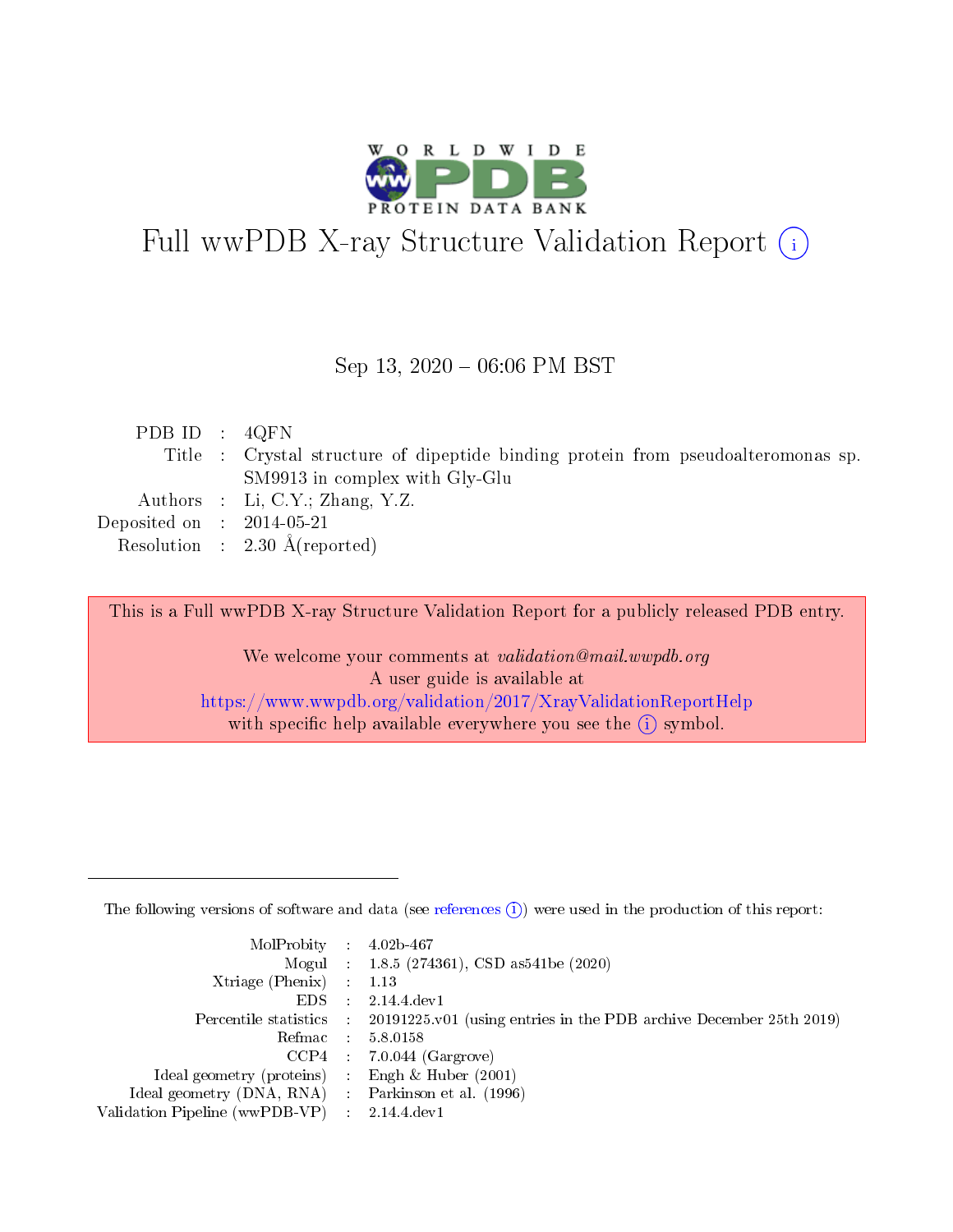# 1 [O](https://www.wwpdb.org/validation/2017/XrayValidationReportHelp#overall_quality)verall quality at a glance  $(i)$

The following experimental techniques were used to determine the structure: X-RAY DIFFRACTION

The reported resolution of this entry is 2.30 Å.

Percentile scores (ranging between 0-100) for global validation metrics of the entry are shown in the following graphic. The table shows the number of entries on which the scores are based.



| Metric                | Whole archive<br>$(\#\mathrm{Entries})$ | <b>Similar resolution</b><br>$(\#\text{Entries},\,\text{resolution}\,\,\text{range}(\textup{\AA}))$ |  |  |
|-----------------------|-----------------------------------------|-----------------------------------------------------------------------------------------------------|--|--|
| $R_{free}$            | 130704                                  | $5042$ $(2.30-2.30)$                                                                                |  |  |
| Clashscore            | 141614                                  | $5643(2.30-2.30)$                                                                                   |  |  |
| Ramachandran outliers | 138981                                  | $5575(2.30-2.30)$                                                                                   |  |  |
| Sidechain outliers    | 138945                                  | $5575(2.30-2.30)$                                                                                   |  |  |
| RSRZ outliers         | 127900                                  | $4938 (2.30 - 2.30)$                                                                                |  |  |

The table below summarises the geometric issues observed across the polymeric chains and their fit to the electron density. The red, orange, yellow and green segments on the lower bar indicate the fraction of residues that contain outliers for  $>=3, 2, 1$  and 0 types of geometric quality criteria respectively. A grey segment represents the fraction of residues that are not modelled. The numeric value for each fraction is indicated below the corresponding segment, with a dot representing fractions <=5% The upper red bar (where present) indicates the fraction of residues that have poor fit to the electron density. The numeric value is given above the bar.

| Mol | ${\rm Chain \mid Length}$ | Quality of chain |     |     |
|-----|---------------------------|------------------|-----|-----|
|     | 541                       | 77%              | 15% | .6% |
|     | 541                       | 76%              | 16% | 6%  |

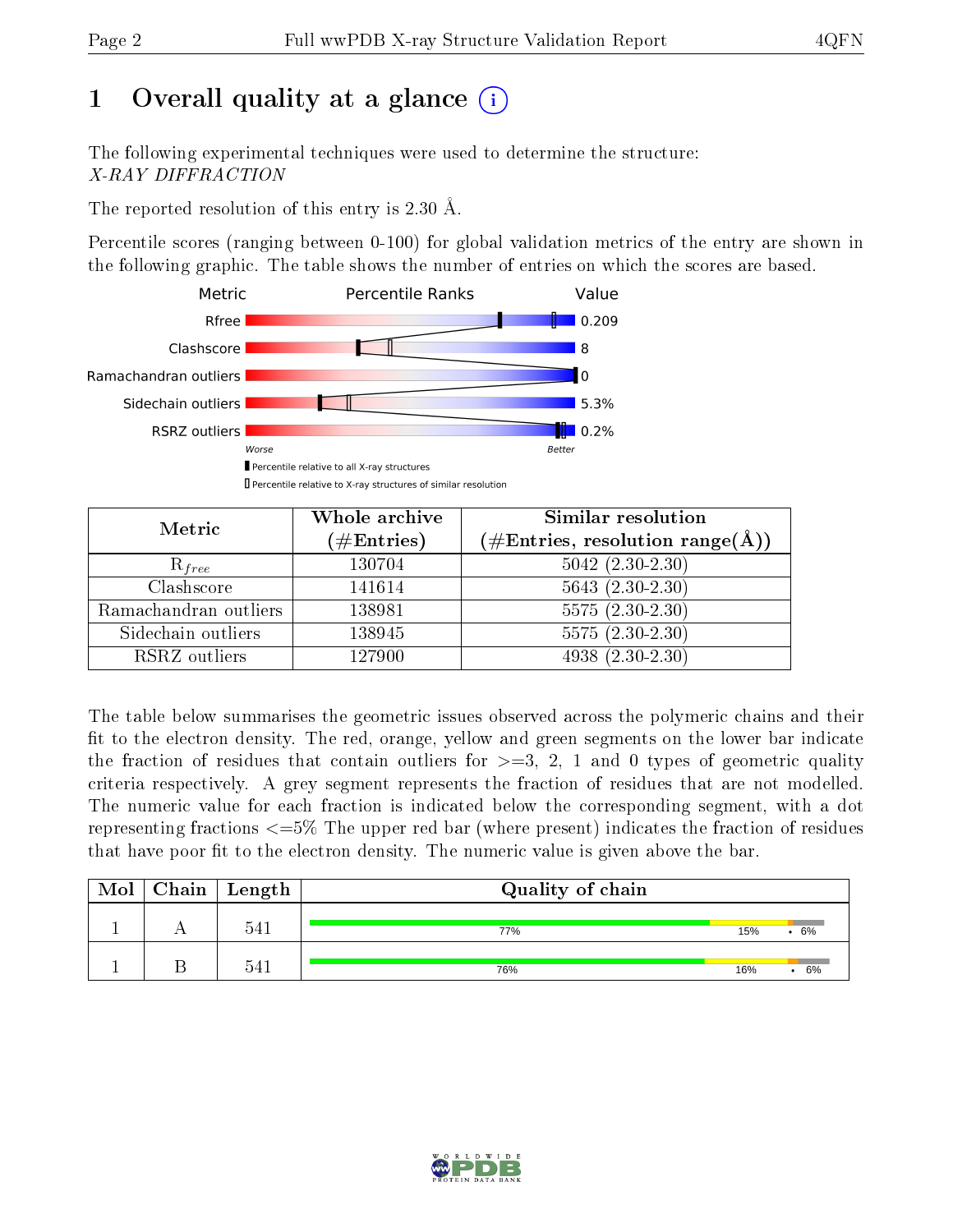# 2 Entry composition (i)

There are 4 unique types of molecules in this entry. The entry contains 8864 atoms, of which 0 are hydrogens and 0 are deuteriums.

In the tables below, the ZeroOcc column contains the number of atoms modelled with zero occupancy, the AltConf column contains the number of residues with at least one atom in alternate conformation and the Trace column contains the number of residues modelled with at most 2 atoms.

|  |  | $Mol$   Chain   Residues | <b>Atoms</b> |           |  |       |  | $\text{ZeroOcc} \mid \text{AltConf} \mid \text{Trace}$ |  |
|--|--|--------------------------|--------------|-----------|--|-------|--|--------------------------------------------------------|--|
|  |  | 507                      |              | Total C N |  |       |  |                                                        |  |
|  |  | 4124                     | 2646 695 769 |           |  | 14    |  |                                                        |  |
|  |  | 507                      |              | Total C N |  |       |  |                                                        |  |
|  |  | 4156                     | 2662 705 775 |           |  | $-14$ |  |                                                        |  |

Molecule 1 is a protein called ABC transporter periplasmic peptide-binding protein.

| <b>HIS</b><br>UNP A7Y7W1<br><b>EXPRESSION TAG</b><br>536<br>A |  |
|---------------------------------------------------------------|--|
|                                                               |  |
| UNP A7Y7W1<br>537<br>HIS<br><b>EXPRESSION TAG</b><br>А        |  |
| 538<br>HIS<br><b>EXPRESSION TAG</b><br>UNP A7Y7W1<br>А        |  |
| HIS<br><b>EXPRESSION TAG</b><br>UNP A7Y7W1<br>539<br>А        |  |
| HIS<br>UNP A7Y7W1<br><b>EXPRESSION TAG</b><br>540<br>А        |  |
| UNP A7Y7W1<br><b>HIS</b><br><b>EXPRESSION TAG</b><br>541<br>А |  |
| B<br><b>HIS</b><br><b>EXPRESSION TAG</b><br>UNP A7Y7W1<br>536 |  |
| UNP A7Y7W1<br>B<br><b>HIS</b><br><b>EXPRESSION TAG</b><br>537 |  |
| B<br>538<br>HIS<br><b>EXPRESSION TAG</b><br>UNP A7Y7W1        |  |
| B<br>HIS<br>UNP A7Y7W1<br>539<br><b>EXPRESSION TAG</b>        |  |
| HIS<br>UNP A7Y7W1<br>B<br><b>EXPRESSION TAG</b><br>540        |  |
| HIS<br><b>EXPRESSION TAG</b><br>UNP A7Y7W1<br>В<br>541        |  |

There are 12 discrepancies between the modelled and reference sequences:

• Molecule 2 is GLYCINE (three-letter code: GLY) (formula:  $C_2H_5NO_2$ ).

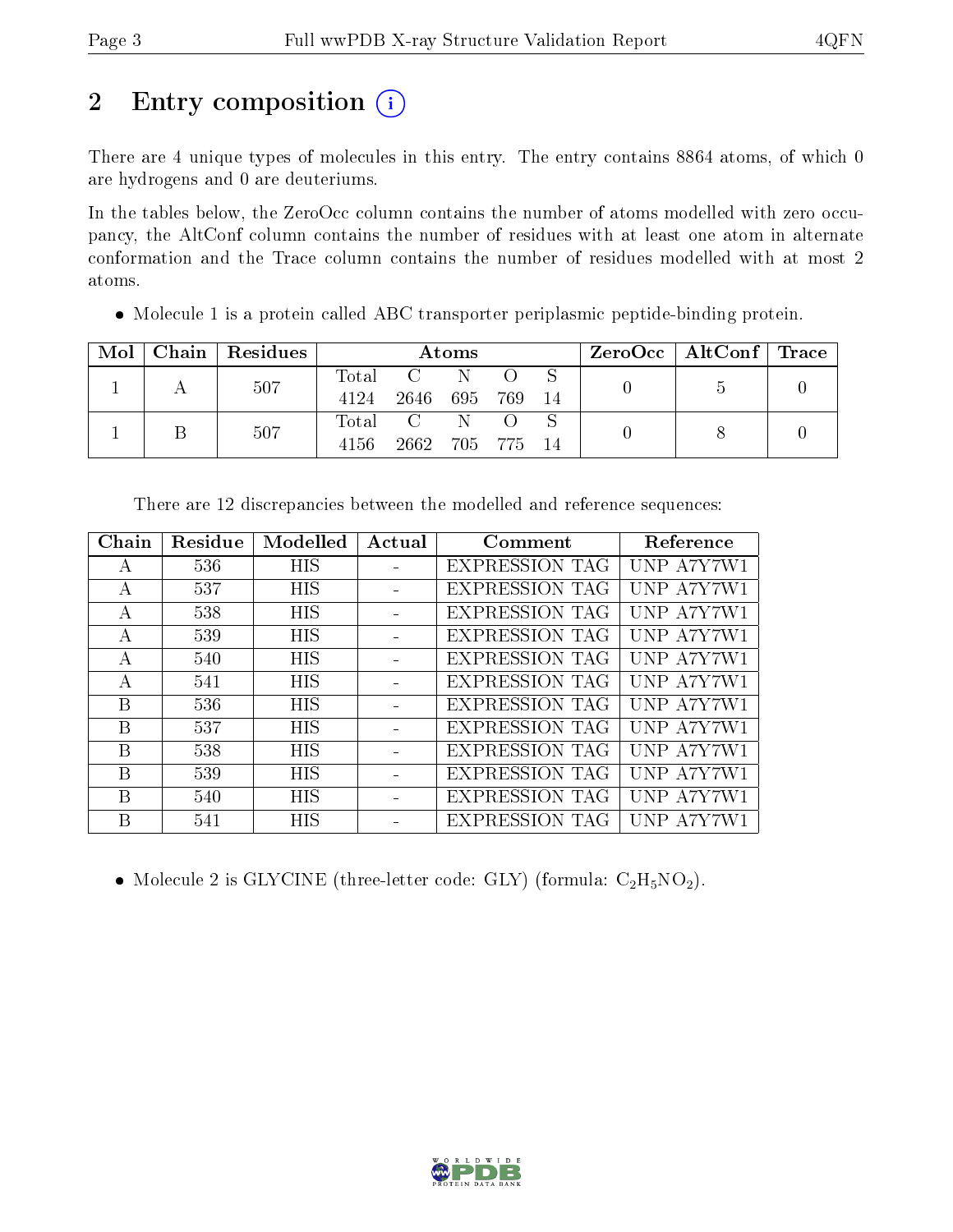

|  | $\text{Mol}$   Chain   Residues | Atoms       | $ZeroOcc \   \ AltConf$ |
|--|---------------------------------|-------------|-------------------------|
|  |                                 | Total C N O |                         |
|  |                                 | Total C N O |                         |

 $\bullet$  Molecule 3 is GLUTAMIC ACID (three-letter code: GLU) (formula:  $\mathrm{C}_5\mathrm{H}_9\mathrm{NO}_4).$ 



|  | Mol   Chain   Residues | <b>Atoms</b>                                |  |  |  | ZeroOcc   AltConf |  |
|--|------------------------|---------------------------------------------|--|--|--|-------------------|--|
|  |                        | Total C N O<br>$10 \quad 5 \quad 1 \quad 4$ |  |  |  |                   |  |
|  |                        | Total C N O<br>$10 \quad 5 \quad 1$         |  |  |  |                   |  |

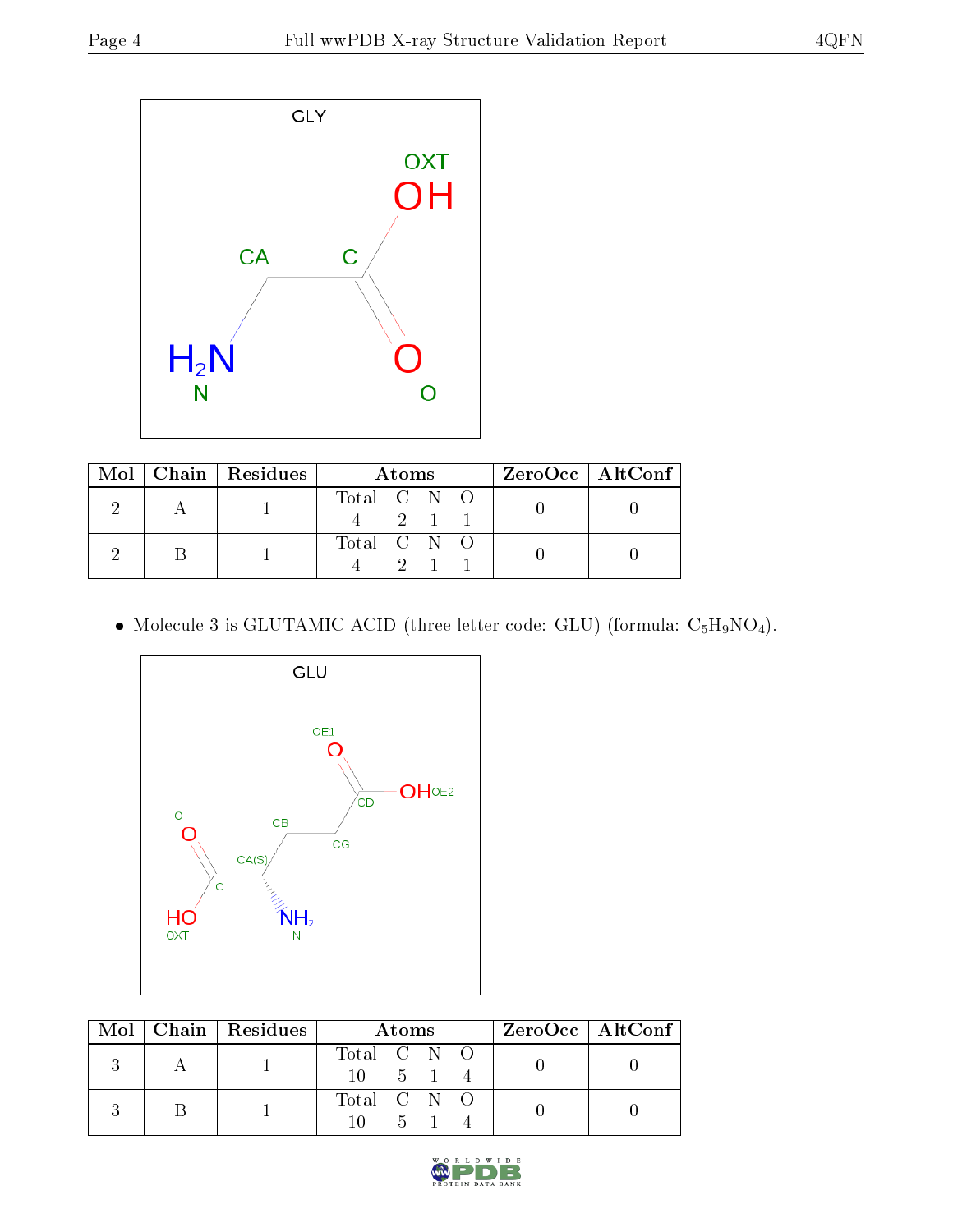$\bullet\,$  Molecule 4 is water.

|  | Mol   Chain   Residues | Atoms               | $ZeroOcc \mid AltConf \mid$ |
|--|------------------------|---------------------|-----------------------------|
|  | 266                    | Total<br>266<br>266 |                             |
|  | 290                    | Total<br>290<br>290 |                             |

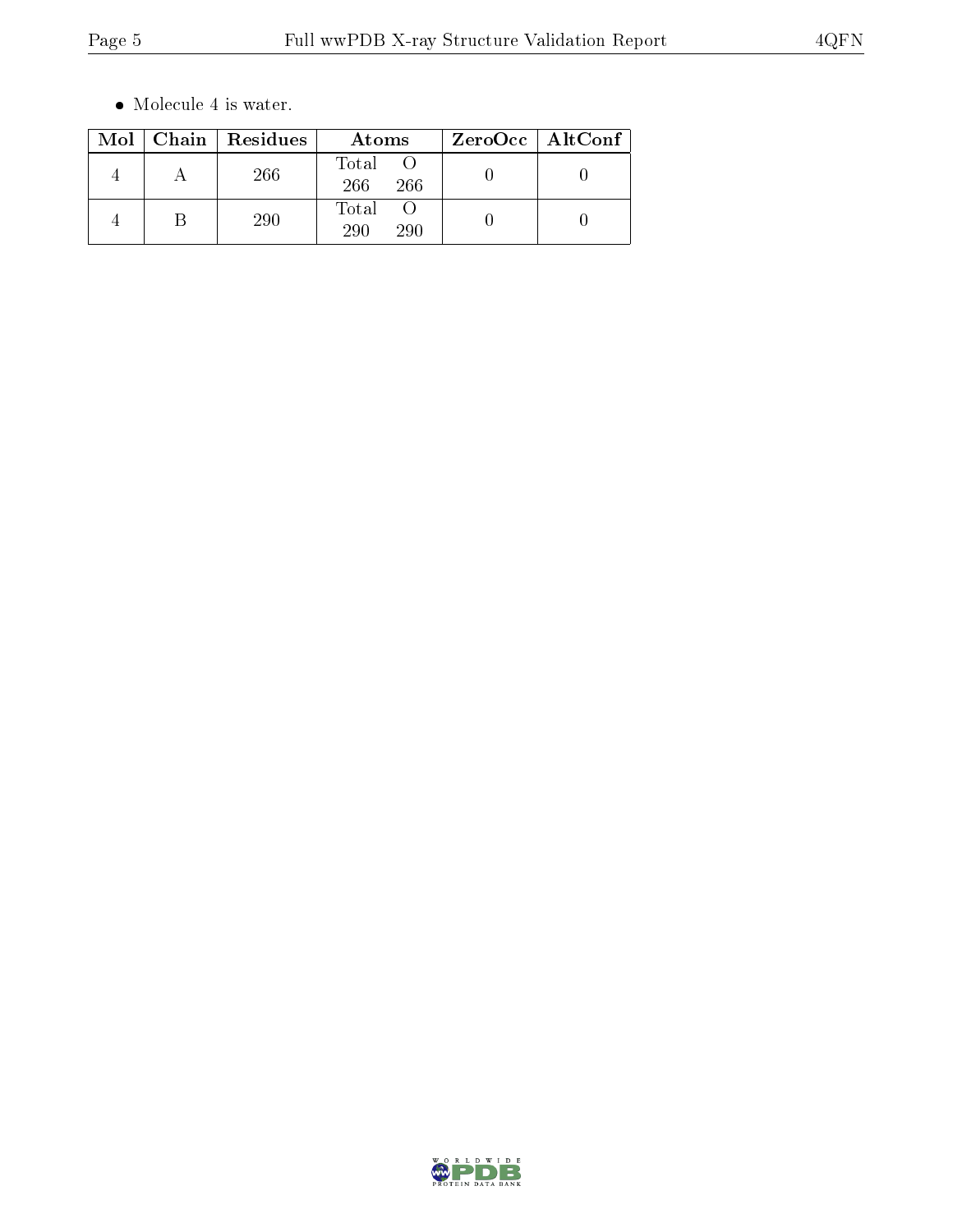## 3 Residue-property plots  $(i)$

These plots are drawn for all protein, RNA, DNA and oligosaccharide chains in the entry. The first graphic for a chain summarises the proportions of the various outlier classes displayed in the second graphic. The second graphic shows the sequence view annotated by issues in geometry and electron density. Residues are color-coded according to the number of geometric quality criteria for which they contain at least one outlier: green  $= 0$ , yellow  $= 1$ , orange  $= 2$  and red  $= 3$  or more. A red dot above a residue indicates a poor fit to the electron density ( $\text{RSRZ} > 2$ ). Stretches of 2 or more consecutive residues without any outlier are shown as a green connector. Residues present in the sample, but not in the model, are shown in grey.

• Molecule 1: ABC transporter periplasmic peptide-binding protein



• Molecule 1: ABC transporter periplasmic peptide-binding protein



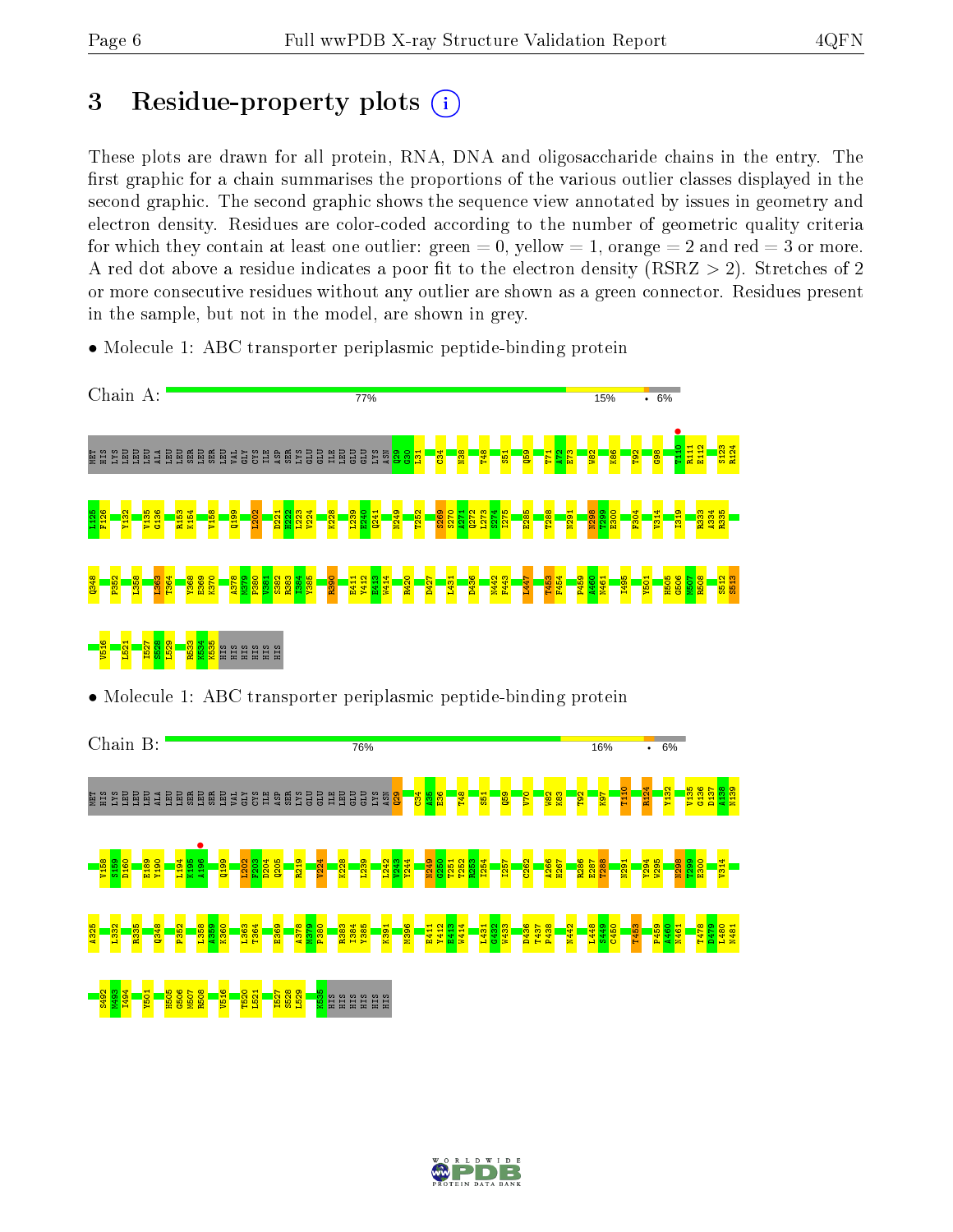# 4 Data and refinement statistics  $(i)$

| Property                                                             | Value                                                   | Source     |
|----------------------------------------------------------------------|---------------------------------------------------------|------------|
| Space group                                                          | $\overline{P}32$                                        | Depositor  |
| Cell constants                                                       | $106.01\text{\AA}$<br>$100.37\AA$<br>$106.01\text{\AA}$ |            |
| a, b, c, $\alpha$ , $\beta$ , $\gamma$                               | $90.00^\circ$<br>$90.00^\circ$<br>$120.00^{\circ}$      | Depositor  |
| Resolution $(\AA)$                                                   | $\overline{34.70}$ - 2.30                               | Depositor  |
|                                                                      | $-2.30$<br>34.70                                        | <b>EDS</b> |
| % Data completeness                                                  | $96.5(34.70-2.30)$                                      | Depositor  |
| (in resolution range)                                                | 99.3 (34.70-2.30)                                       | <b>EDS</b> |
| $R_{merge}$                                                          | (Not available)                                         | Depositor  |
| $\overline{\mathbf{R}}_{\underline{sym}}$                            | (Not available)                                         | Depositor  |
| $\sqrt{I/\sigma(I)} > 1$                                             | 6.11 (at $2.29\text{\AA})$                              | Xtriage    |
| Refinement program                                                   | PHENIX (phenix.refine: 1.6.4 486)                       | Depositor  |
| $R, R_{free}$                                                        | $\overline{0.151}$ , $\overline{0.211}$                 | Depositor  |
|                                                                      | 0.152<br>0.209<br>$\sim$ , $\sim$                       | DCC        |
| $R_{free}$ test set                                                  | 2830 reflections $(5.07\%)$                             | wwPDB-VP   |
| Wilson B-factor $(A^2)$                                              | 26.6                                                    | Xtriage    |
| Anisotropy                                                           | 0.172                                                   | Xtriage    |
| Bulk solvent $k_{sol}(e/\mathring{A}^3)$ , $B_{sol}(\mathring{A}^2)$ | $0.36$ , 47.8                                           | <b>EDS</b> |
| L-test for twinning <sup>2</sup>                                     | $< L >$ = 0.48, $< L2 >$ = 0.30                         | Xtriage    |
|                                                                      | $\overline{0.019}$ for -h,-k,l                          |            |
| Estimated twinning fraction                                          | $0.062$ for h,-h-k,-l                                   | Xtriage    |
|                                                                      | $0.025$ for $-k,-h,-l$                                  |            |
| $F_o, F_c$ correlation                                               | 0.96                                                    | <b>EDS</b> |
| Total number of atoms                                                | 8864                                                    | wwPDB-VP   |
| Average B, all atoms $(A^2)$                                         | 28.0                                                    | wwPDB-VP   |

Xtriage's analysis on translational NCS is as follows: The largest off-origin peak in the Patterson function is  $3.64\%$  of the height of the origin peak. No significant pseudotranslation is detected.

<sup>&</sup>lt;sup>2</sup>Theoretical values of  $\langle |L| \rangle$ ,  $\langle L^2 \rangle$  for acentric reflections are 0.5, 0.333 respectively for untwinned datasets, and 0.375, 0.2 for perfectly twinned datasets.



<span id="page-6-1"></span><span id="page-6-0"></span><sup>1</sup> Intensities estimated from amplitudes.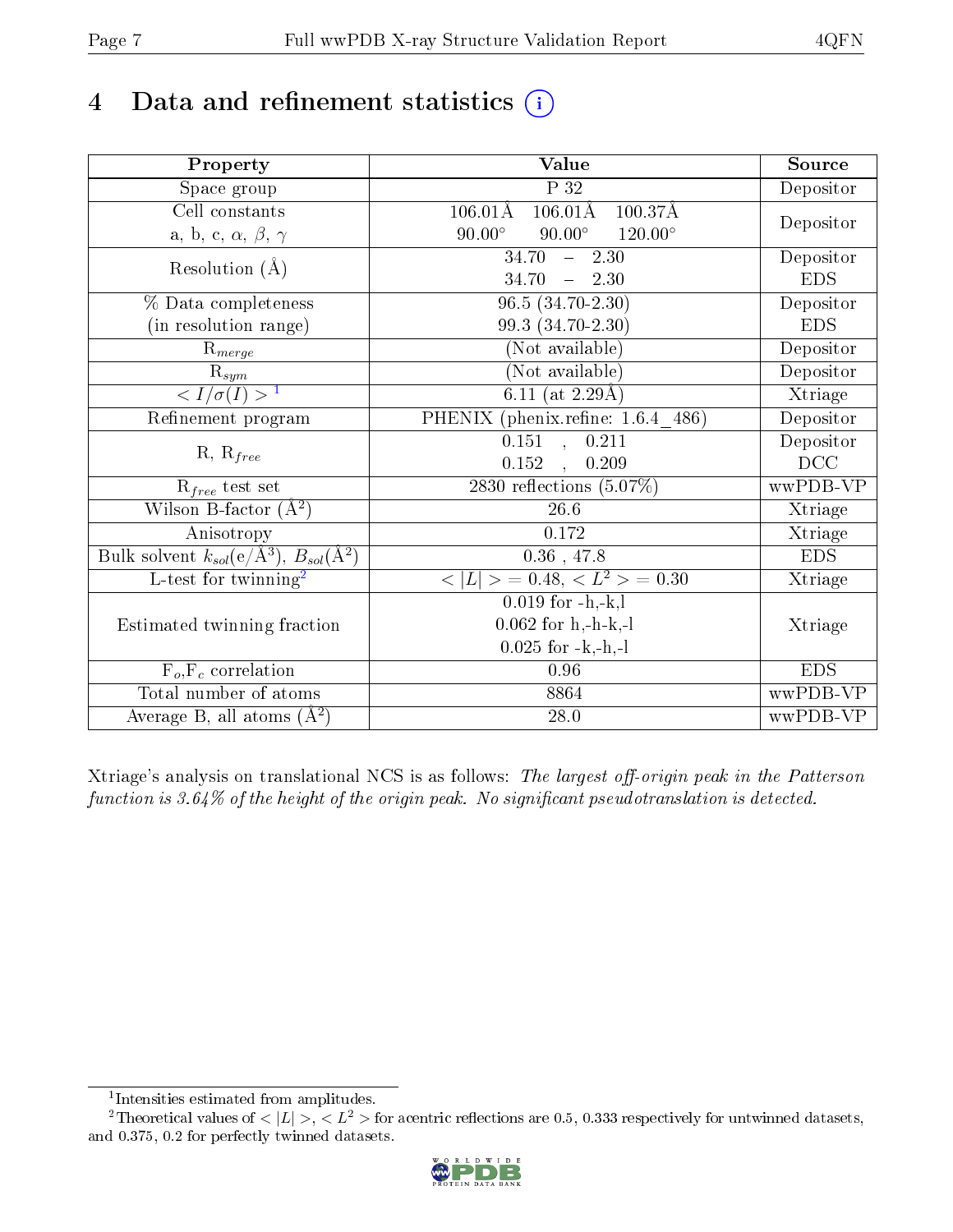# 5 Model quality  $(i)$

### 5.1 Standard geometry  $(i)$

The Z score for a bond length (or angle) is the number of standard deviations the observed value is removed from the expected value. A bond length (or angle) with  $|Z| > 5$  is considered an outlier worth inspection. RMSZ is the root-mean-square of all Z scores of the bond lengths (or angles).

| Mol | Chain |             | Bond lengths       | Bond angles |             |  |
|-----|-------|-------------|--------------------|-------------|-------------|--|
|     |       | <b>RMSZ</b> | $\# Z  > 5$        | RMSZ        | # $ Z  > 5$ |  |
|     |       | 0.40        | $1/4230(0.0\%)$    | 0.55        | 0/5753      |  |
|     | B     | 0.39        | 0/4263             | 0.56        | 0/5796      |  |
| AП  | ΑH    | 0.40        | $1/8493$ $(0.0\%)$ | 0.55        | 0/11549     |  |

All (1) bond length outliers are listed below:

|  |     |                                    | $\mid$ Mol $\mid$ Chain $\mid$ Res $\mid$ Type $\mid$ Atoms $\mid$ Z $\mid$ Observed(A) $\mid$ Ideal(A) |  |
|--|-----|------------------------------------|---------------------------------------------------------------------------------------------------------|--|
|  | 459 | $\mid$ PRO $\mid$ N-CD $\mid$ 5.73 | 1.55                                                                                                    |  |

There are no bond angle outliers.

There are no chirality outliers.

There are no planarity outliers.

### $5.2$  Too-close contacts  $(i)$

In the following table, the Non-H and H(model) columns list the number of non-hydrogen atoms and hydrogen atoms in the chain respectively. The H(added) column lists the number of hydrogen atoms added and optimized by MolProbity. The Clashes column lists the number of clashes within the asymmetric unit, whereas Symm-Clashes lists symmetry related clashes.

| Mol | Chain |      | Non-H $\mid$ H(model) | H(added) |     | Clashes   Symm-Clashes |
|-----|-------|------|-----------------------|----------|-----|------------------------|
|     |       | 4124 |                       | 4030     | 7.  |                        |
|     | B     | 4156 |                       | 4051     | 68  |                        |
| റ   | А     |      |                       |          |     |                        |
| ച   | В     |      |                       |          | 6)  |                        |
| R   | А     | 10   |                       |          |     |                        |
| ົ   | R     | 10   |                       |          |     |                        |
|     | А     | 266  |                       |          |     |                        |
|     | В     | 290  |                       |          | 8   |                        |
|     | Αll   | 8864 |                       | 8097     | 137 |                        |

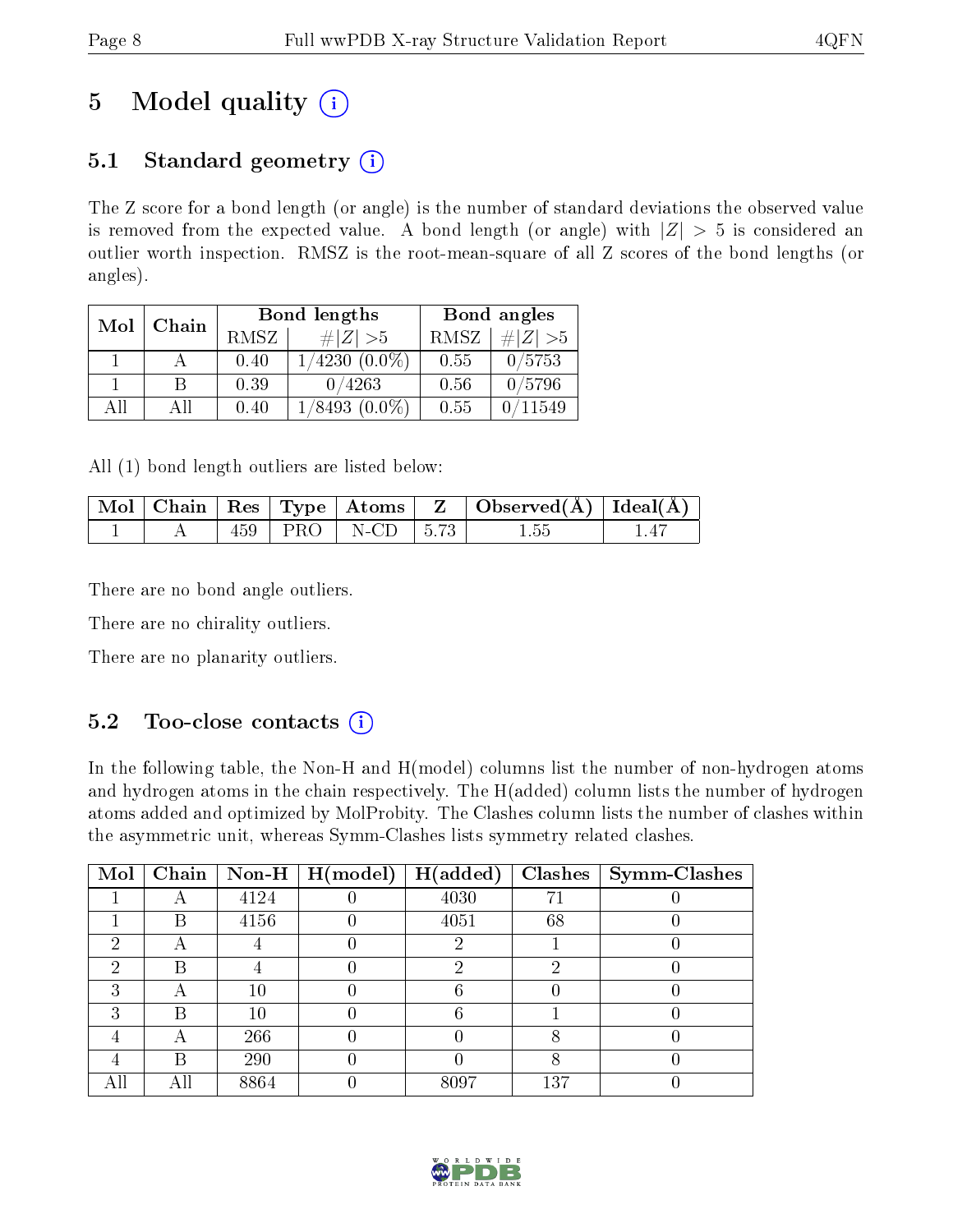The all-atom clashscore is defined as the number of clashes found per 1000 atoms (including hydrogen atoms). The all-atom clashscore for this structure is 8.

|            |  |  | All (137) close contacts within the same asymmetric unit are listed below, sorted by their clash |  |  |  |  |
|------------|--|--|--------------------------------------------------------------------------------------------------|--|--|--|--|
| magnitude. |  |  |                                                                                                  |  |  |  |  |

| Atom-1                       | Atom-2                     | Interatomic    | Clash             |
|------------------------------|----------------------------|----------------|-------------------|
|                              |                            | distance $(A)$ | overlap $(\AA)$   |
| 1:A:291:ASN:HD21             | 1: A:506: GLY:H            | 1.17           | 0.91              |
| 1:A:275:ILE:HD12             | 1: A:275: ILE:H            | 1.35           | 0.91              |
| 1:A:249:ASN:HD22             | 1: A:252:THR:H             | $1.15\,$       | $\overline{0.90}$ |
| 1:B:291:ASN:HD21             | 1:B:506:GLY:H              | 1.19           | 0.88              |
| 1:A:272:GLN:HA               | 1:A:275:ILE:HD13           | 1.55           | 0.87              |
| 1: A:59: GLN: NE2            | 1:A:529:LEU:H              | 1.79           | 0.81              |
| 1:A:199:GLN:HB3              | 1:A:202:LEU:HD22           | 1.61           | 0.81              |
| 1:B:59:GLN:NE2               | 1:B:529:LEU:H              | 1.79           | 0.79              |
| 1:B:364:THR:HG22             | 1:B:369:GLU:HA             | 1.67           | 0.76              |
| 1: A:98: GLY:HA2             | 1: A: 112: GLU: OE1        | 1.85           | 0.75              |
| 1: A: 132: TYR: HA           | 1:A:135:VAL:HG23           | 1.67           | 0.75              |
| 1:B:83:LYS:HE3               | 4:B:797:HOH:O              | 1.86           | 0.74              |
| 1: A: 38: ASN: ND2           | 1:A:221:ASP:H              | 1.87           | 0.72              |
| 1:B:314:VAL:HG11             | 1:B:352:PRO:HG3            | 1.71           | 0.72              |
| 1: A: 453: THR: HG22         | 1:A:454:PHE:CD1            | 2.27           | 0.70              |
| 1:B:124:ARG:NH1              | 4:B:973:HOH:O              | 2.08           | 0.69              |
| $1:A:390:A\overline{RG:HG3}$ | 1:A:390:ARG:HH11           | 1.58           | 0.68              |
| 1: A:275: ILE:N              | 1:A:275:ILE:HD12           | 2.10           | 0.67              |
| 1:A:275:ILE:CD1              | 1: A:275: ILE:H            | 2.08           | 0.67              |
| 1:A:86[A]:LYS:HA             | 1:A:86[A]:LYS:NZ           | 2.09           | 0.67              |
| 1:A:249:ASN:ND2              | 1:A:252:THR:H              | 1.89           | 0.67              |
| 1:A:363:LEU:HD22             | 1: A: 368: TYR: HB2        | 1.78           | 0.66              |
| 1:B:291:ASN:O                | 1:B:505:HIS:HD2            | 1.78           | 0.66              |
| 1:B:348:GLN:HE22             | 1:B:492:SER:HB3            | 1.61           | 0.65              |
| 1:A:38:ASN:HD21              | 1: A:221:ASP:H             | 1.44           | 0.65              |
| 1:B:132:TYR:HA               | 1:B:135:VAL:HG23           | 1.80           | 0.64              |
| 1:A:269:SER:HA               | 4:A:956:HOH:O              | 1.97           | 0.64              |
| 1: A:71:THR:OG1              | 1:A:73:GLU:HG2             | 1.98           | 0.63              |
| 1:B:286:ARG:HB2              | 1: B: 507: MET: HE3        | 1.79           | 0.63              |
| 1:B:433:TRP:HE1              | 1:B:442:ASN:ND2            | 1.96           | 0.63              |
| 1:A:508:ARG:NH2              | 1: A:527: ILE: HD12        | 2.14           | 0.62              |
| 1:A:298:ASN:HD21             | 1:A:461:ASN:HD22           | 1.47           | 0.61              |
| 1:B:325:ALA:O                | 1:B:391:LYS:HE3            | 2.01           | 0.61              |
| 1:B:298:ASN:HD21             | 1:B:461:ASN:HD22           | 1.46           | 0.61              |
| 1:B:36:GLU:OE2               | 1:B:383:ARG:NH2            | 2.33           | 0.61              |
| 1:B:505:HIS:HEL              | 4:B:969:HOH:O              | 1.85           | 0.60              |
| 1:A:298:ASN:HD22             | $1:\overline{A:298:ASN:C}$ | 2.03           | 0.60              |

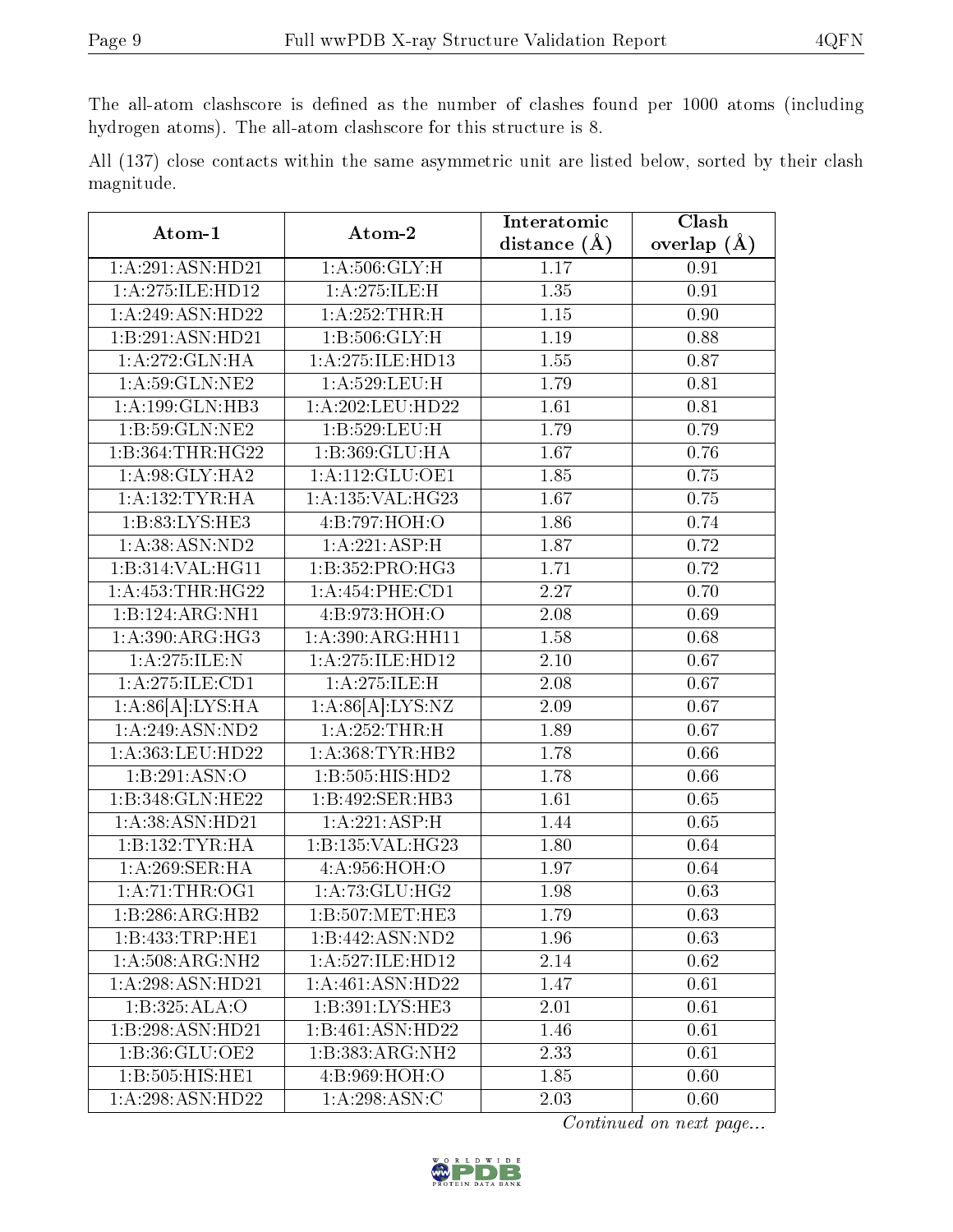| Continuou jiom protivus pago                  |                              | Interatomic    | $\overline{\text{Clash}}$ |
|-----------------------------------------------|------------------------------|----------------|---------------------------|
| Atom-1                                        | Atom-2                       | distance $(A)$ | overlap $(\AA)$           |
| 1:A:270:SER:HB3                               | 4:A:899:HOH:O                | 2.03           | 0.59                      |
| 1:B:204:ASP:OD2                               | 4: B: 973: HOH: O            | 2.17           | 0.58                      |
| 1:A:512:SER:HB2                               | 1:A:516[A]:VAL:H G21         | 1.84           | 0.58                      |
| 1:B:135:VAL:HG12                              | 1:B:136:GLY:N                | 2.19           | 0.58                      |
| 1:A:314[A]:VAL:HG11                           | 1:A:352:PRO:HG2              | 1.85           | 0.58                      |
| 1:A:291:ASN:HD22                              | 1: A: 385: TYR: HB3          | 1.68           | 0.57                      |
| 1: A: 333: ARG: NH1                           | 1:B:481:ASN:HD21             | 2.03           | 0.56                      |
| 1:A:314[A]:VAL:HG13                           | 1: A:501:TYR:CE2             | 2.40           | 0.56                      |
| 1: A: 132: TYR: HA                            | 1:A:135:VAL:CG2              | 2.36           | 0.56                      |
| 1: A: 153: ARG: HH21                          | 1:A:154:LYS:HE2              | 1.71           | 0.56                      |
| 1:B:437:THR:HB                                | 1:B:438:PRO:HD2              | 1.87           | 0.55                      |
| 1:A:124:ARG:NH2                               | 4:A:950:HOH:O                | 2.39           | 0.55                      |
| 1:A:508:ARG:HH21                              | 1:A:527:ILE:HD12             | 1.70           | 0.55                      |
| $1:B:266:\overline{\mathrm{ALA:H}\mathrm{A}}$ | 4:B:979:HOH:O                | 2.05           | 0.54                      |
| 1:B:436:ASP:H                                 | 1:B:442:ASN:ND2              | 2.04           | 0.54                      |
| 1:A:86[A]:LYS:HA                              | 1:A:86[A]:LYS:HZ2            | 1.71           | 0.54                      |
| 1:B:298:ASN:C                                 | 1:B:298:ASN:HD22             | 2.11           | 0.54                      |
| 1:B:298:ASN:HD22                              | 1:B:300:GLU:H                | 1.53           | 0.54                      |
| 1:A:123:SER:HA                                | $1: A:126:$ PHE:CE2          | 2.44           | 0.53                      |
| 1: A:436: ASP:H                               | 1:A:442:ASN:HD21             | 1.57           | 0.52                      |
| 1:B:380:PRO:HG3                               | 1:B:412:TYR:O                | 2.10           | 0.52                      |
| 1: A:436: ASP:H                               | 1:A:442:ASN:ND2              | 2.08           | 0.52                      |
| 1:B:59:GLN:HE21                               | 1:B:529:LEU:H                | 1.55           | 0.52                      |
| 1:B:124:ARG:NH2                               | 4:B:973:HOH:O                | 2.43           | 0.51                      |
| 1: A:59: GLN: HE22                            | 1:A:529:LEU:H                | 1.55           | 0.51                      |
| 1:B:383:ARG:HD3                               | 3:B:602:GLU:OXT              | 2.10           | 0.51                      |
| 1: A:82:TRP:HA                                | 1: A:92:THR:O                | 2.10           | 0.51                      |
| 1:B:228:LYS:HB2                               | 1:B:239:LEU:O                | 2.11           | 0.51                      |
| 1:A:291:ASN:O                                 | $1:A:505:HI\overline{S:HD2}$ | 1.93           | 0.50                      |
| 1:B:249:ASN:ND2                               | 1:B:252:THR:H                | 2.10           | 0.50                      |
| $1:B:249:A\overline{SN:HD22}$                 | 1:B:249:ASN:C                | 2.15           | 0.50                      |
| 1:B:29:GLN:NE2                                | 1:B:29:GLN:HA                | 2.26           | 0.49                      |
| 1: B:520: THR:OG1                             | 1:B:528:SER:HB3              | 2.11           | 0.49                      |
| 1: A:51: SER: HG                              | 1:A:414:TRP:HE1              | 1.58           | 0.49                      |
| 1:B:224:VAL:HG13                              | 1:B:244:TYR:HB2              | 1.93           | 0.49                      |
| 1:A:390:ARG:HG3                               | 1: A:390:ARG:NH1             | 2.26           | 0.49                      |
| 1:B:132:TYR:HA                                | 1: B: 135: VAL: CG2          | 2.42           | 0.49                      |
| 1:B:199:GLN:HB3                               | 1:B:202:LEU:HD22             | 1.94           | 0.49                      |
| 1: A:380: PRO:HG3                             | 1: A: 412: TYR: O            | 2.13           | 0.49                      |
| 1:A:513:SER:O                                 | 1:A:516[A]:VAL:HG22          | 2.12           | 0.49                      |
| 1:B:48:THR:O                                  | 2:B:601:GLY:HA3              | 2.13           | 0.49                      |

Continued from previous page.

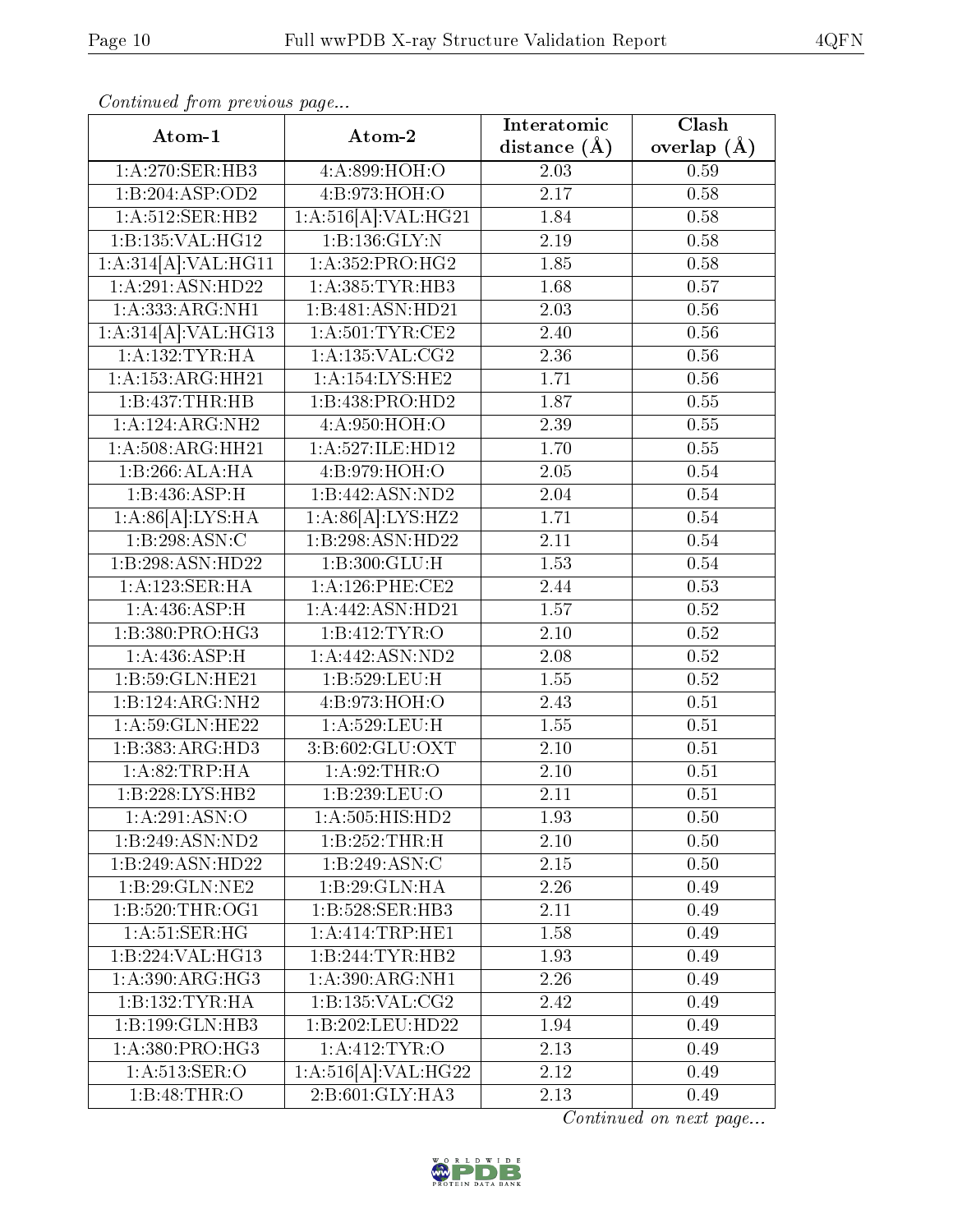| Continuati pont previous page   |                      | Interatomic       | $\overline{\text{Clash}}$ |  |
|---------------------------------|----------------------|-------------------|---------------------------|--|
| Atom-1                          | Atom-2               | distance $(\AA)$  | overlap $(A)$             |  |
| 1:B:267:HIS:HE1                 | 1:B:384:ILE:HG13     | 1.78              | 0.48                      |  |
| 1: B: 450: CYS:O                | 1:B:453:THR:HG22     | 2.13              | 0.48                      |  |
| 1:A:443:PHE:O                   | 1:A:447:LEU:HB2      | 2.13              | 0.48                      |  |
| 1:A:31:LEU:HD23                 | 1: A:31: LEU: C      | 2.34              | 0.48                      |  |
| 1: A:48:THR:O                   | 2:A:601:GLY:HA3      | 2.13              | 0.48                      |  |
| 1: A:390:ARG:CG                 | 1: A:390:ARG:NH1     | 2.76              | 0.48                      |  |
| 1:A:364:THR:HG23                | 1:A:369:GLU:HB3      | 1.95              | 0.48                      |  |
| $1: A: 505: \overline{HIS:HE1}$ | 4:A:946:HOH:O        | 1.96              | 0.48                      |  |
| 1: A: 382: SER: O               | 1:A:383:ARG:HD2      | $\overline{2.14}$ | 0.48                      |  |
| 1:B:219:ARG:HG2                 | 1:B:219:ARG:HH11     | 1.78              | 0.48                      |  |
| 1:B:291:ASN:HD22                | 1:B:385:TYR:HB3      | 1.79              | 0.48                      |  |
| 1:B:378:ALA:O                   | 1:B:411:GLU:HG2      | 2.14              | 0.48                      |  |
| 1:B:294:TYR:OH                  | 1:B:459:PRO:HG2      | 2.13              | 0.48                      |  |
| 1:B:82:TRP:HA                   | 1:B:92:THR:O         | 2.13              | 0.48                      |  |
| 1:A:86[B]:LYS:HG2               | 4:A:954:HOH:O        | 2.14              | 0.47                      |  |
| 1:B:360:LYS:O                   | 1:B:364:THR:HG23     | 2.14              | 0.47                      |  |
| 1:B:348:GLN:NE2                 | 1:B:492:SER:HA       | 2.30              | 0.47                      |  |
| 1:B:135:VAL:CG1                 | 1:B:136:GLY:N        | 2.77              | 0.47                      |  |
| 1:B:314:VAL:HG13                | 1: B: 501: TYR: CE2  | 2.49              | 0.47                      |  |
| 1:A:319:ILE:HG21                | 1:A:333:ARG:NH2      | 2.28              | 0.47                      |  |
| 1:B:124:ARG:CZ                  | 4:B:973:HOH:O        | 2.59              | 0.47                      |  |
| 1:B:254:ILE:O                   | 1:B:257:ILE:HG22     | 2.15              | 0.47                      |  |
| $1:$ A:132:TYR:CD2              | 1:A:135:VAL:HG21     | 2.51              | 0.46                      |  |
| 1:A:86[A]:LYS:HA                | 1:A:86[A]:LYS:HZ3    | $\overline{1.80}$ | 0.46                      |  |
| 1:A:135:VAL:HG12                | 1: A: 136: GLY: N    | 2.31              | 0.46                      |  |
| 1:A:319:ILE:HG21                | 1:A:333:ARG:CZ       | 2.46              | 0.46                      |  |
| 1:B:348:GLN:NE2                 | 1:B:492:SER:HB3      | 2.27              | 0.46                      |  |
| 1:B:433:TRP:CZ3                 | $2:B:601:GLY:H\{A2}$ | 2.51              | 0.46                      |  |
| 1:B:521:LEU:N                   | 1:B:521:LEU:HD23     | 2.30              | 0.46                      |  |
| 1:B:249:ASN:HD22                | 1:B:252:THR:H        | 1.64              | 0.45                      |  |
| 1:B:508:ARG:NH2                 | 1:B:527:ILE:HD12     | 2.31              | 0.45                      |  |
| 1:A:314[A]:VAL:HG13             | 1: A: 501: TYR: CZ   | 2.51              | 0.44                      |  |
| 1: A:270: SER:HA                | 1: A:273:LEU:HG      | 2.00              | 0.44                      |  |
| 1:A:135:VAL:HG12                | 4:A:950:HOH:O        | 2.16              | 0.44                      |  |
| 1:A:223:LEU:O                   | 1:A:223:LEU:HD12     | 2.17              | 0.44                      |  |
| 1:A:124:ARG:O                   | 1:A:124:ARG:HG2      | 2.17              | 0.44                      |  |
| 1: A:348: GLN: HG3              | 1:A:495:ILE:HG13     | 1.99              | 0.44                      |  |
| 1:B:521:LEU:H                   | 1:B:521:LEU:HD23     | 1.82              | 0.43                      |  |
| 1:B:190:TYR:CZ                  | 1:B:194:LEU:HD11     | 2.53              | 0.43                      |  |
| 1:B:287:GLU:HG3                 | 1:B:521:LEU:O        | 2.19              | 0.43                      |  |
| 1:A:228:LYS:HB2                 | 1:A:239:LEU:O        | 2.18              | 0.43                      |  |

Continued from previous page.

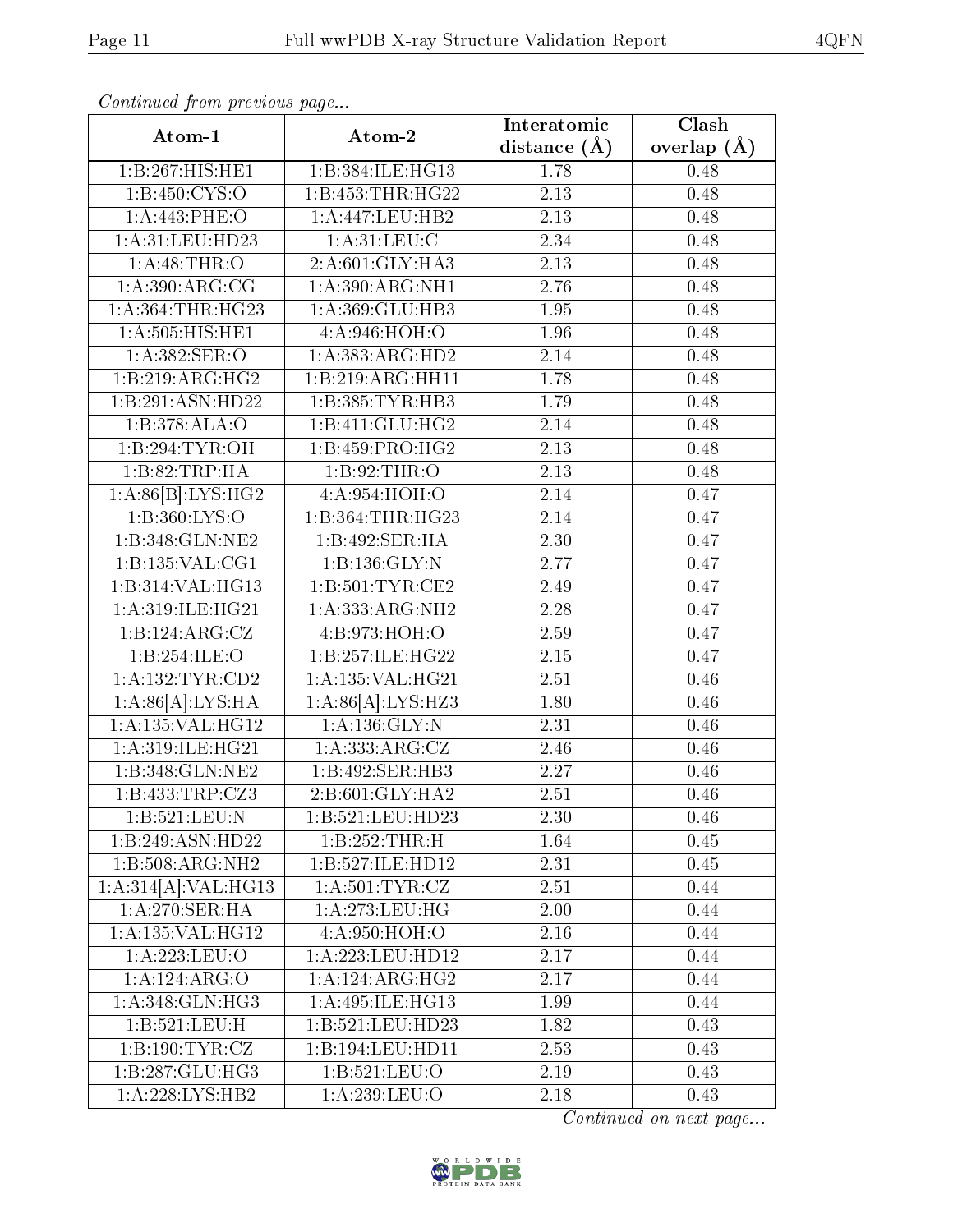| Atom-1              | Atom-2             | Interatomic<br>distance $(A)$ | Clash<br>overlap $(\AA)$ |
|---------------------|--------------------|-------------------------------|--------------------------|
| 1: A:304:PHE:CE2    | 1:A:427:ASP:HB3    | 2.54                          | 0.43                     |
| 1:B:51:SER:HG       | 1:B:414:TRP:HE1    | 1.67                          | 0.42                     |
| 1:A:363:LEU:HA      | 1:A:363:LEU:HD23   | 1.91                          | 0.42                     |
| 1:A:298:ASN:HD22    | 1: A:300: GLU: H   | 1.67                          | 0.42                     |
| 1:B:110:THR:HG22    | 1:B:189:GLU:OE2    | 2.19                          | 0.42                     |
| 1:A:378:ALA:O       | 1:A:411:GLU:HG3    | 2.20                          | 0.41                     |
| 1:B:295:TRP:CD2     | 1:B:396:MET:HE3    | 2.56                          | 0.41                     |
| 1: A: 412: TYR: CE1 | 1:A:420:ARG:NH1    | 2.89                          | 0.41                     |
| 4:A:744:HOH:O       | 1:B:288:THR:CG2    | 2.68                          | 0.41                     |
| 1:A:334:ALA:HA      | 1:A:505:HIS:CE1    | 2.56                          | 0.41                     |
| 1:B:448:LEU:HD13    | 1:B:494[A]:ILE:CD1 | 2.51                          | 0.41                     |
| 1:B:291:ASN:O       | 1:B:505:HIS:CD2    | 2.66                          | 0.41                     |
| 1:B:383:ARG:HD2     | 1:B:414:TRP:CZ2    | 2.56                          | 0.41                     |
| 1: A:288:THR:HG22   | 1:B:288:THR:HG21   | 2.02                          | 0.40                     |
| 1:B:257:ILE:HD12    | 1: B:262: CYS:O    | 2.20                          | 0.40                     |
| 1:A:223:LEU:HD12    | 1:A:223:LEU:C      | 2.41                          | 0.40                     |
| 4: A:845: HOH:O     | 1:B:335:ARG:HD3    | 2.20                          | 0.40                     |
| 1:B:348:GLN:HB3     | 4:B:850:HOH:O      | 2.21                          | 0.40                     |

Continued from previous page...

There are no symmetry-related clashes.

#### 5.3 Torsion angles  $(i)$

#### 5.3.1 Protein backbone (i)

In the following table, the Percentiles column shows the percent Ramachandran outliers of the chain as a percentile score with respect to all X-ray entries followed by that with respect to entries of similar resolution.

The Analysed column shows the number of residues for which the backbone conformation was analysed, and the total number of residues.

| Mol | Chain | Analysed        | Favoured    | Allowed   Outliers | Percentiles                       |  |
|-----|-------|-----------------|-------------|--------------------|-----------------------------------|--|
|     |       | $510/541(94\%)$ | 498 (98\%)  | 12(2%)             | $\boxed{100}$ $100$               |  |
|     |       | $513/541$ (95%) | 497 (97\%)  | 16(3%)             | $\vert 100 \vert \vert 100 \vert$ |  |
| All | Аll   | 1023/1082(94%)  | $995(97\%)$ | 28(3%)             | $100$   100                       |  |

There are no Ramachandran outliers to report.

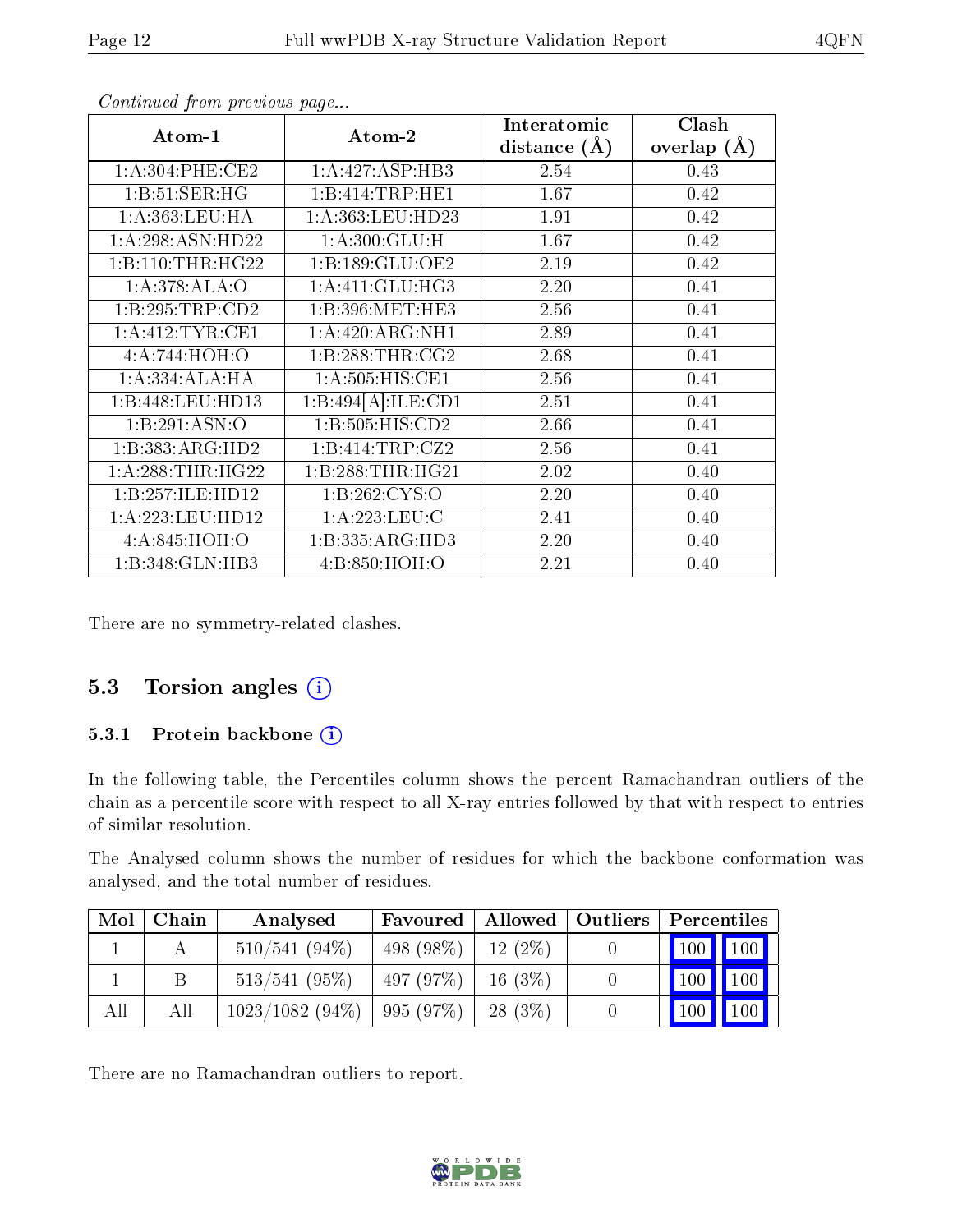#### 5.3.2 Protein sidechains (i)

In the following table, the Percentiles column shows the percent sidechain outliers of the chain as a percentile score with respect to all X-ray entries followed by that with respect to entries of similar resolution.

The Analysed column shows the number of residues for which the sidechain conformation was analysed, and the total number of residues.

| Mol | Chain | Analysed        | Rotameric   Outliers |           | Percentiles             |  |
|-----|-------|-----------------|----------------------|-----------|-------------------------|--|
|     |       | $445/472(94\%)$ | $424(95\%)$          | 21(5%)    | 37 <br>26 <sub>1</sub>  |  |
|     |       | $448/472(95\%)$ | 422 $(94\%)$         | $26(6\%)$ | 27<br>$\left 20\right $ |  |
| All | All   | 893/944(95%)    | 846 (95%)            | 47 $(5%)$ | 31<br>22                |  |

All (47) residues with a non-rotameric sidechain are listed below:

| Mol            | $\overline{\text{Chain}}$ | Res              | Type                      |
|----------------|---------------------------|------------------|---------------------------|
| $\mathbf{1}$   | $\overline{A}$            | 34               | <b>CYS</b>                |
| $\overline{1}$ | $\overline{A}$            | $\overline{111}$ | $\overline{\rm{ARG}}$     |
| $\overline{1}$ | $\overline{A}$            | 158              | <b>VAL</b>                |
| $\mathbf{1}$   | $\overline{A}$            | 202              | LEU                       |
| $\overline{1}$ | $\overline{A}$            | 224              | $\overline{\text{VAL}}$   |
| $\mathbf 1$    | $\overline{A}$            | 241              | $\overline{\text{GLN}}$   |
| $\overline{1}$ | $\overline{A}$            | 269              | <b>SER</b>                |
| $\overline{1}$ | $\frac{\overline{A}}{A}$  | 285              | $\overline{\text{GLU}}$   |
| $\overline{1}$ |                           | 298              | $\overline{\mathrm{ASN}}$ |
| $\overline{1}$ | $\overline{A}$            | 335              | $\overline{\text{ARG}}$   |
| $\mathbf{1}$   | $\overline{A}$            | $3\sqrt{5}8$     | $\overline{\text{LEU}}$   |
| $\overline{1}$ | $\overline{A}$            | 363              | LEU                       |
| $\mathbf 1$    | $\frac{1}{\mathbf{A}}$    | 370              | $\overline{\text{LYS}}$   |
| $\overline{1}$ | $\overline{A}$            | 390              | $\overline{\rm{ARG}}$     |
| $\overline{1}$ | $\overline{A}$            | 431              | LEU                       |
| $\overline{1}$ | $\overline{A}$            | 447              | LEU                       |
| $\overline{1}$ | $\overline{A}$            | 453              | <b>THR</b>                |
| $\mathbf{1}$   | $\overline{A}$            | 513              | <b>SER</b>                |
| $\overline{1}$ | $\overline{A}$            | $\overline{521}$ | LEU                       |
| $\overline{1}$ | $\overline{A}$            | 533              | $\overline{\rm{ARG}}$     |
| $\overline{1}$ | $\overline{A}$            | 535              | $\overline{\text{LYS}}$   |
| $\overline{1}$ | $\overline{\mathbf{B}}$   | $\overline{29}$  | $\overline{\text{GLN}}$   |
| $\overline{1}$ | $\overline{\mathrm{B}}$   | 34               | $\overline{\text{CYS}}$   |
| $\overline{1}$ | $\overline{\mathrm{B}}$   | $\overline{70}$  | $\overline{\text{VAL}}$   |
| $\mathbf 1$    | $\overline{\mathrm{B}}$   | 97               | $\overline{\text{LYS}}$   |
| $\overline{1}$ | $\overline{\mathrm{B}}$   | 110              | <b>THR</b>                |
| $\mathbf 1$    | $\overline{\mathrm{B}}$   | 124              | $\overline{\rm{ARG}}$     |

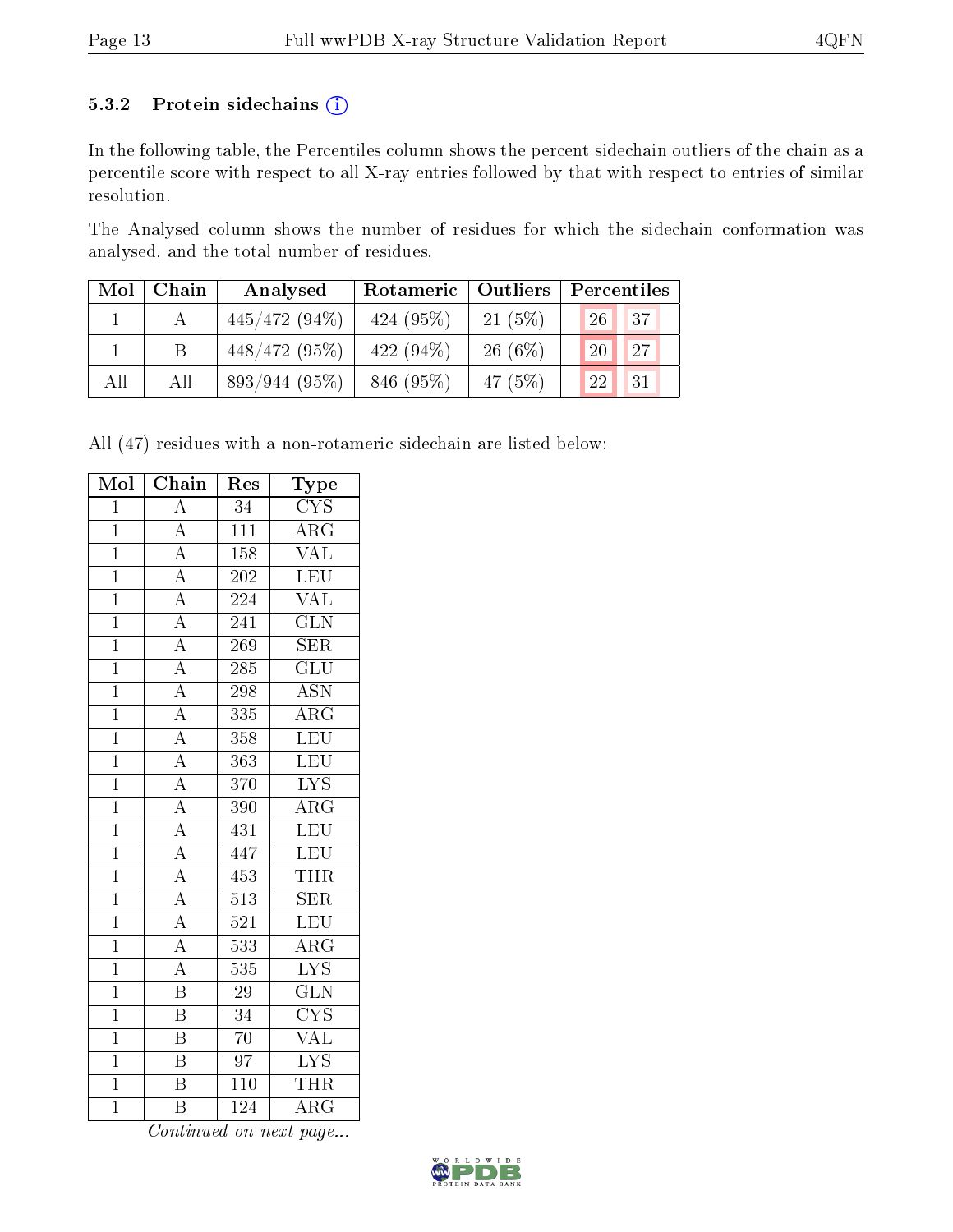| Mol            | Chain                   | Res | <b>Type</b> |
|----------------|-------------------------|-----|-------------|
| $\mathbf 1$    | Β                       | 137 | <b>ASP</b>  |
| $\mathbf{1}$   | $\overline{B}$          | 139 | <b>ASN</b>  |
| $\overline{1}$ | $\overline{\mathrm{B}}$ | 158 | <b>VAL</b>  |
| $\mathbf{1}$   | B                       | 160 | <b>ASP</b>  |
| $\overline{1}$ | $\overline{\mathrm{B}}$ | 202 | LEU         |
| $\overline{1}$ | $\boldsymbol{B}$        | 205 | <b>GLN</b>  |
| $\mathbf{1}$   | $\overline{B}$          | 224 | <b>VAL</b>  |
| $\mathbf{1}$   | Β                       | 242 | <b>LEU</b>  |
| $\overline{1}$ | $\boldsymbol{B}$        | 249 | <b>ASN</b>  |
| $\overline{1}$ | $\overline{\mathrm{B}}$ | 251 | THR         |
| $\mathbf{1}$   | $\boldsymbol{B}$        | 288 | <b>THR</b>  |
| $\mathbf{1}$   | $\overline{\mathrm{B}}$ | 298 | <b>ASN</b>  |
| $\mathbf{1}$   | Β                       | 332 | <b>LEU</b>  |
| $\mathbf{1}$   | $\overline{\mathrm{B}}$ | 358 | <b>LEU</b>  |
| $\mathbf{1}$   | B                       | 363 | <b>LEU</b>  |
| $\mathbf{1}$   | Β                       | 431 | <b>LEU</b>  |
| $\mathbf{1}$   | Β                       | 453 | THR         |
| $\mathbf{1}$   | B                       | 478 | THR         |
| $\mathbf{1}$   | $\boldsymbol{B}$        | 480 | <b>LEU</b>  |
| $\overline{1}$ | $\overline{\mathrm{B}}$ | 516 | <b>VAL</b>  |

Continued from previous page...

Some sidechains can be flipped to improve hydrogen bonding and reduce clashes. All (27) such sidechains are listed below:

| Mol            | Chain              | Res | Type       |
|----------------|--------------------|-----|------------|
| $\mathbf{1}$   | A                  | 38  | <b>ASN</b> |
| $\mathbf 1$    | $\overline{A}$     | 58  | <b>ASN</b> |
| $\mathbf{1}$   | $\overline{\rm A}$ | 59  | <b>GLN</b> |
| $\mathbf{1}$   | $\overline{A}$     | 139 | <b>ASN</b> |
| $\mathbf{1}$   | $\overline{\rm A}$ | 249 | <b>ASN</b> |
| $\mathbf{1}$   | $\overline{\rm A}$ | 291 | <b>ASN</b> |
| $\mathbf 1$    | $\overline{\rm A}$ | 298 | <b>ASN</b> |
| $\mathbf 1$    | $\overline{\rm A}$ | 311 | <b>GLN</b> |
| $\mathbf 1$    | $\overline{\rm A}$ | 348 | <b>GLN</b> |
| $\mathbf 1$    | $\overline{\rm A}$ | 357 | <b>GLN</b> |
| $\mathbf 1$    | $\overline{A}$     | 442 | <b>ASN</b> |
| $\mathbf 1$    | $\overline{\rm A}$ | 497 | <b>GLN</b> |
| $\mathbf{1}$   | $\overline{\rm A}$ | 505 | HIS        |
| $\mathbf{1}$   | $\overline{B}$     | 29  | GLN        |
| $\mathbf{1}$   | B                  | 58  | <b>ASN</b> |
| $\overline{1}$ | Β                  | 59  | <b>GLN</b> |
| 1              | Β                  | 139 | ASN        |
| $\overline{1}$ | В                  | 249 | ASN        |

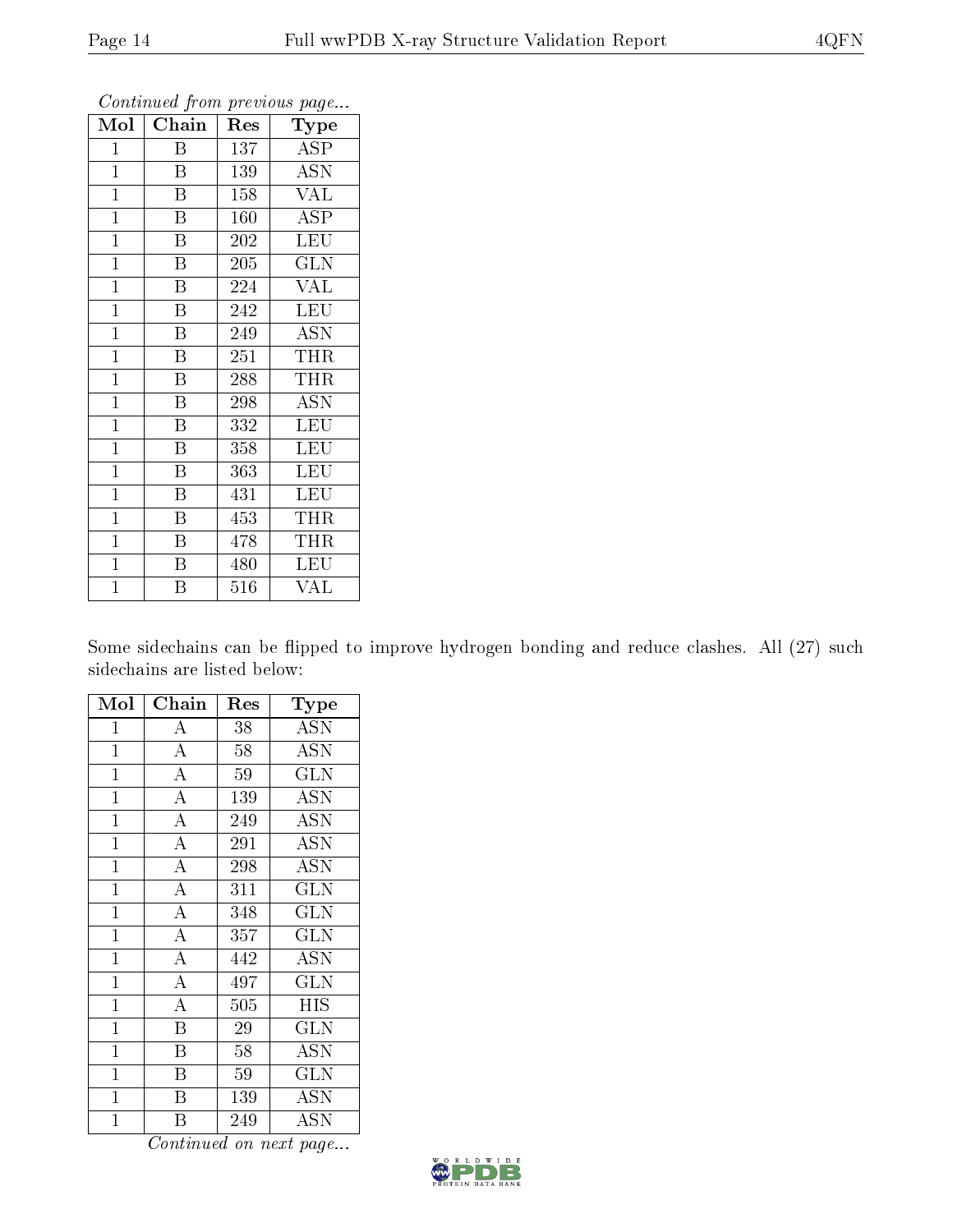| Mol | Chain | Res | <b>Type</b> |
|-----|-------|-----|-------------|
| 1   | В     | 291 | <b>ASN</b>  |
| 1   | В     | 298 | <b>ASN</b>  |
| 1   | В     | 311 | <b>GLN</b>  |
| 1   | В     | 348 | <b>GLN</b>  |
| 1   | В     | 419 | <b>GLN</b>  |
| 1   | В     | 442 | <b>ASN</b>  |
| 1   | В     | 485 | GLN         |
|     | В     | 497 | <b>GLN</b>  |
|     | R     | 505 | HIS         |

Continued from previous page...

#### 5.3.3 RNA  $(i)$

There are no RNA molecules in this entry.

#### 5.4 Non-standard residues in protein, DNA, RNA chains  $(i)$

There are no non-standard protein/DNA/RNA residues in this entry.

#### 5.5 Carbohydrates  $(i)$

There are no monosaccharides in this entry.

### 5.6 Ligand geometry  $(i)$

4 ligands are modelled in this entry.

In the following table, the Counts columns list the number of bonds (or angles) for which Mogul statistics could be retrieved, the number of bonds (or angles) that are observed in the model and the number of bonds (or angles) that are defined in the Chemical Component Dictionary. The Link column lists molecule types, if any, to which the group is linked. The Z score for a bond length (or angle) is the number of standard deviations the observed value is removed from the expected value. A bond length (or angle) with  $|Z| > 2$  is considered an outlier worth inspection. RMSZ is the root-mean-square of all Z scores of the bond lengths (or angles).

| Mol<br>$\top$ Type $\top$ |              | Chain ' | $\operatorname{Res}$ | Link           | Bond lengths |             |        |           | Bond angles |  |  |
|---------------------------|--------------|---------|----------------------|----------------|--------------|-------------|--------|-----------|-------------|--|--|
|                           |              |         |                      | Counts         | RMSZ         | # $ Z  > 2$ | Counts | RMSZ      | # Z         |  |  |
| 3                         | GLU          |         | 602                  | 2              | 2.9.9        | 0.31        |        | 2, 11, 11 | 0.16        |  |  |
| $\overline{2}$            | GLY          | Β       | 601                  | 3              | 3,3,4        | 0.68        |        | 0,2,4     | 0.00        |  |  |
| $\overline{2}$            | $_{\rm GLY}$ |         | 601                  | 3              | 3,3,4        | 0.74        |        | 0,2,4     | 0.00        |  |  |
| 3                         | GLU          |         | 602                  | $\overline{2}$ | 2.9.9        | 0.20        |        | 2,11,11   | 0.18        |  |  |

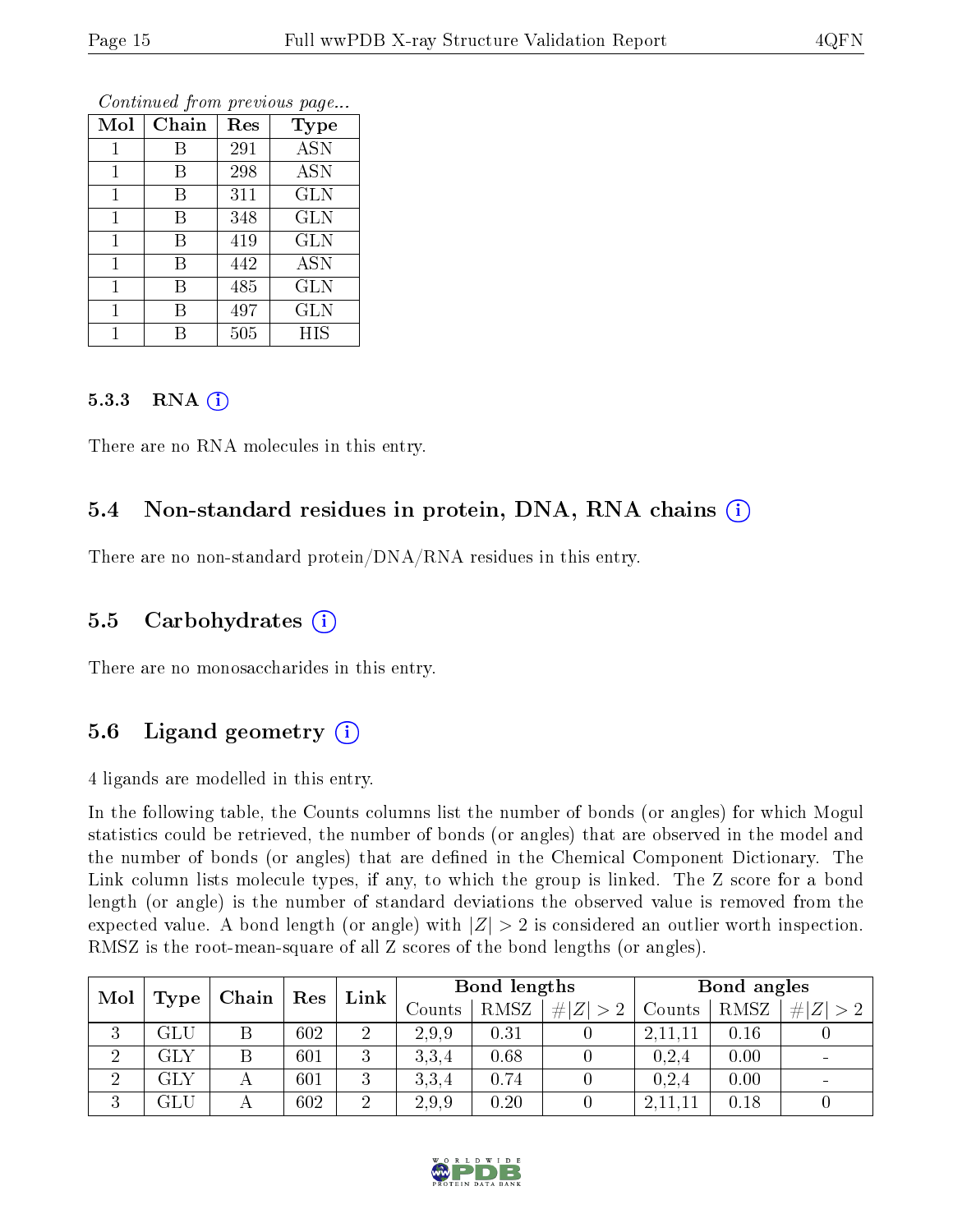In the following table, the Chirals column lists the number of chiral outliers, the number of chiral centers analysed, the number of these observed in the model and the number defined in the Chemical Component Dictionary. Similar counts are reported in the Torsion and Rings columns. '-' means no outliers of that kind were identified.

| Mol | Type |     | $\alpha$ Chain   Res   Link   Chirals | Torsions | Rings |
|-----|------|-----|---------------------------------------|----------|-------|
|     | GLU  | 602 |                                       | 1/3/9/9  |       |
|     | GLY  | 601 |                                       | 0/0      |       |
|     | GLY  | 601 |                                       | 0/0      |       |
|     |      | 602 |                                       | /3       |       |

There are no bond length outliers.

There are no bond angle outliers.

There are no chirality outliers.

All (2) torsion outliers are listed below:

| Mol | Chain | $\operatorname{Res}$ | Type | Atoms         |
|-----|-------|----------------------|------|---------------|
|     |       | 602                  | -GLU | $CA-CB-CG-CD$ |
|     |       | 602                  | GLU  | $CA-CB-CG-CD$ |

There are no ring outliers.

3 monomers are involved in 4 short contacts:

|  |     |  | Mol   Chain   Res   Type   Clashes   Symm-Clashes |
|--|-----|--|---------------------------------------------------|
|  | 602 |  |                                                   |
|  |     |  |                                                   |
|  |     |  |                                                   |

### 5.7 [O](https://www.wwpdb.org/validation/2017/XrayValidationReportHelp#nonstandard_residues_and_ligands)ther polymers  $(i)$

There are no such residues in this entry.

#### 5.8 Polymer linkage issues  $(i)$

There are no chain breaks in this entry.

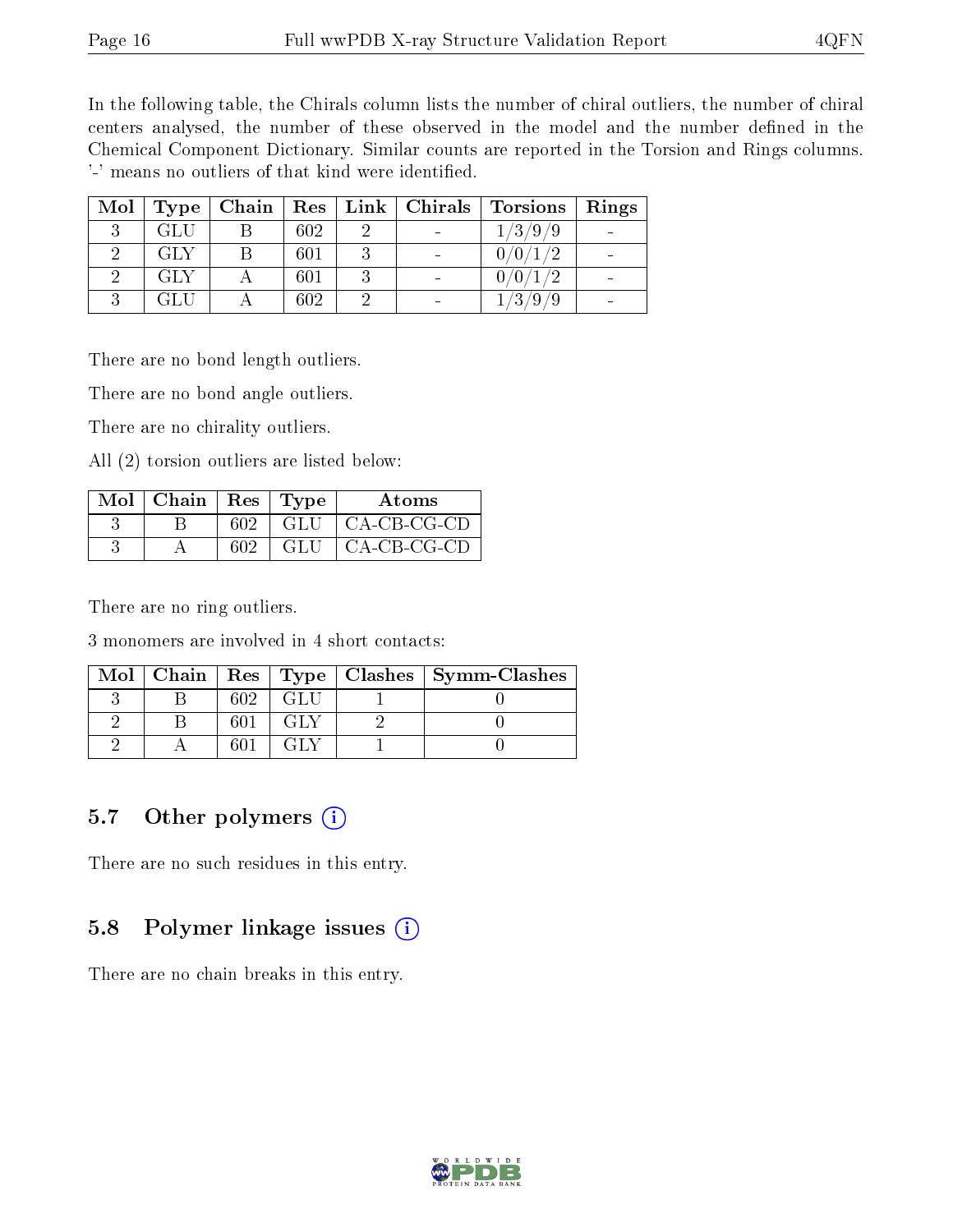## 6 Fit of model and data  $\left( \cdot \right)$

## 6.1 Protein, DNA and RNA chains (i)

In the following table, the column labelled  $#RSRZ>2'$  contains the number (and percentage) of RSRZ outliers, followed by percent RSRZ outliers for the chain as percentile scores relative to all X-ray entries and entries of similar resolution. The OWAB column contains the minimum, median,  $95<sup>th</sup>$  percentile and maximum values of the occupancy-weighted average B-factor per residue. The column labelled  $Q < 0.9$  lists the number of (and percentage) of residues with an average occupancy less than 0.9.

| Mol | Chain | Analysed          | ${ <\hspace{-1.5pt}{\mathrm{RSRZ}}\hspace{-1.5pt}>}$ |                | $\#\text{RSRZ}{>}2$ | $\perp$ OWAB( $\AA^2$ ) | $\rm Q\textcolor{black}{<}0.9$ |
|-----|-------|-------------------|------------------------------------------------------|----------------|---------------------|-------------------------|--------------------------------|
|     |       | 507/541(93%)      | $-0.45$                                              | $1(0\%)$ 95 96 |                     | 16, 26, 43, 59          |                                |
|     |       | 507/541(93%)      | $-0.40$                                              | $1(0\%)$ 95 96 |                     | 16, 26, 46, 60          |                                |
| All | All   | $1014/1082(93\%)$ | $-0.43$                                              | $2(0\%)$ 95 96 |                     | 16, 26, 45, 60          |                                |

All (2) RSRZ outliers are listed below:

| Mol | Chain | $\operatorname{Res}$ | $\top$ Type $\top$ | <b>RSRZ</b> |
|-----|-------|----------------------|--------------------|-------------|
|     |       | 110                  | THR                |             |
|     |       | 196                  |                    | 20.         |

### 6.2 Non-standard residues in protein, DNA, RNA chains  $(i)$

There are no non-standard protein/DNA/RNA residues in this entry.

### 6.3 Carbohydrates (i)

There are no monosaccharides in this entry.

### 6.4 Ligands  $(i)$

In the following table, the Atoms column lists the number of modelled atoms in the group and the number defined in the chemical component dictionary. The B-factors column lists the minimum, median,  $95<sup>th</sup>$  percentile and maximum values of B factors of atoms in the group. The column labelled  $Q< 0.9$ ' lists the number of atoms with occupancy less than 0.9.

| Mol | Type | Chain | $\operatorname{Res}$ | $\mid$ Atoms $\mid$ RSCC $\mid$ |      |      | $ $ RSR $ $ B-factors( $A2$ ) | Q <sub>0.9</sub> |
|-----|------|-------|----------------------|---------------------------------|------|------|-------------------------------|------------------|
|     | GLU  |       | 602                  | $10\, / 10$                     | 0.98 | 0.13 | 16, 24, 28, 30                |                  |
|     | GLY  |       | 601                  | 4/5                             | 0.98 | 0.21 | 22, 23, 24, 26                |                  |
|     |      |       | 602                  | $10\, / 10$                     | 0.98 | 0.13 | 20, 25, 28, 31                |                  |